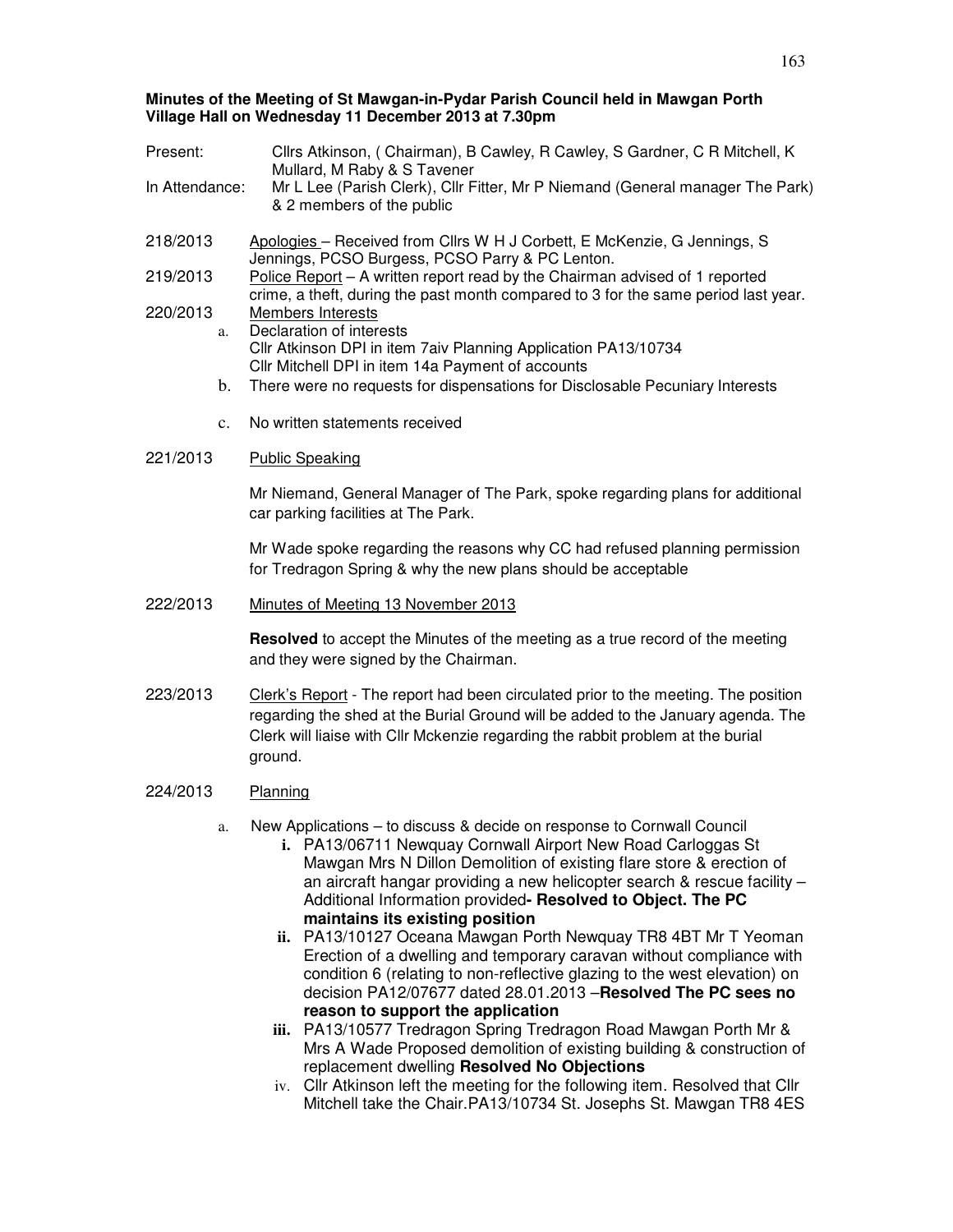Mrs E Walker Upgrade present building with the addition of first floor living space **Resolved No Objections** Cllr Atkinson returned & retook the Chair

- b. Advices and decisions from Cornwall Council
	- i. PA13/08422 Little Trevenna Trevenna Cross St Mawgan Mr R Gillett Change of use from redundant light commercial office block containing two offices to residential single bedroom, single storey dwelling **Approved with Conditions**
	- ii. PA13/08763 Arundell Gwel-An-Mor Mawgan Porth Mr & Mrs R Wilcox Replacement dwelling. Access & design to match extensions & alterations approved under PA13/0662 dated 29/08/2013 **Approved with Conditions**
	- iii. PA13/09126 Merrymoor Inn Mawgan Porth Mr N Bennett Construction of infill extension to restaurant including covered entrance area **Approved with Conditions**
- c. To discuss enforcement issues No new issues to report
- d. Other Planning Issues Car parking at The Park Pre-application advice sought. A discussion, regarding the pros & cons of the car park proposals, was held in the presence of Mr Niemand
- 225/2013 Neighbourhood Planning –Update –Notes from meetings held on 03 December had been circulated prior to the meeting. Members of the public were invited to attend the next meeting to be held in St Mawgan community Hall at 7.00 p.m. on Tuesday 07 January 2014. This is an opportunity to influence future planning decisions.
- 226/2013 Standards Committee Complaints are normally kept confidential. However the Clerk felt it proper to advise that 2 complaints against Cllr Gardner, alleging breaches of the code of conduct, would not be progressed as the Committee considered that he was not acting in his capacity as a councillor
- 227/2013 Beach & Environment Working Group
	- a. Working Group Report circulated prior to meeting
	- b. **Resolved** that Cllr Tavener would fill holes between the boulders to prevent erosion undercutting the mat, at the disabled ramp

# 228/2013 Amenity Area Working Group

- a. Working Group Report circulated prior to meeting. Outdoor Play People have repaired the wet pour surface & are in the process of replacing the swing shackles.
- b. The interment of William E Penning Dec'd took place on  $29<sup>th</sup>$  November 2013
- c. The interment of Mrs Jan Davies Dec'd will take place on  $13<sup>th</sup>$  December 2013
- d. **Resolved** to approve the Memorial & Inscription for CEJ Bennett (Dec'd)

### 229/2013 Transport & Rights of Way Working Group

- a. Working Group Report circulated prior to meeting
- b. Speeding traffic through Trevarrian. The police undertook speed monitoring at this site on 06 December. They issued warning letters to several car owners who were travelling at speeds of up to 43 mph
- c. Peter Parkinson has agreed to pursue the drainage problem at the spring on the path leading to North Steps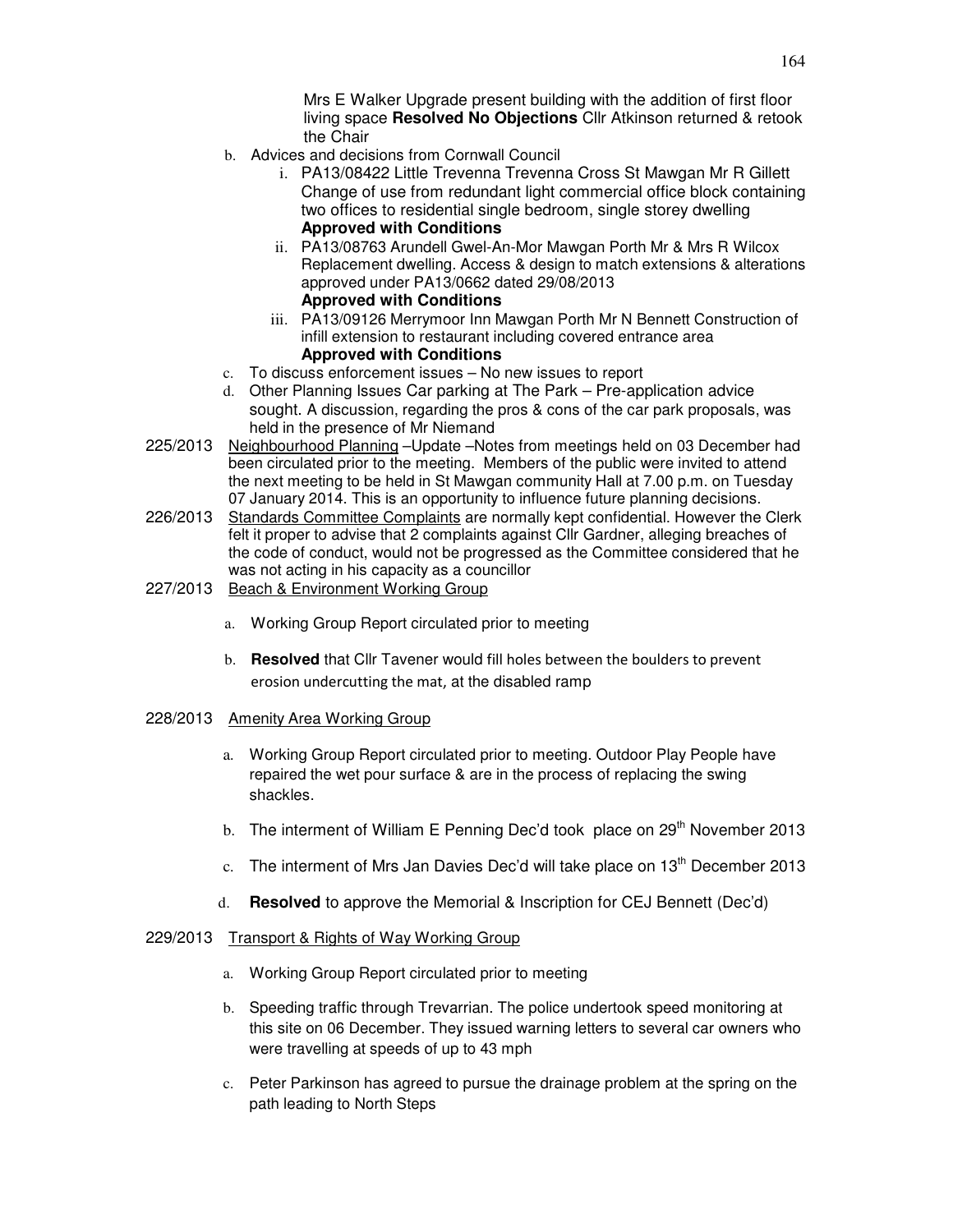d. Cllr R Cawley has volunteered to lead this group

### 230/2013 Other Reports -

231/2013 Accounts

a. Cllr Mitchell left the meeting for the following item.

**Resolved** to pay the following accounts

| T Michell     | Maintenance November      |   | £764.23  |
|---------------|---------------------------|---|----------|
| L Lee         | Salary & Exp November     |   | £ 697.68 |
| <b>SLCC</b>   | <b>Job Vacancy Advert</b> |   | £ 108.00 |
| St Mawgan PCC | Contribution re Xmas Tree | £ | 35.00    |
| Total         |                           |   | £1604.91 |

Cllr Mitchell returned to the meeting

- b. **Resolved** to set a Precept of £28,000.00 for 2014/2015
- c. **Resolved** to accept the contract for Internal Audit services from South & West Internal Audit. The Clerk will sign & return the contract
- 232/2013 Standing Orders **Resolved** that Cllr Gardner will draft amendments to the new model standing orders for discussion & approval at a later meeting

# 233/2013 Clerk's Job

- a. The Chairman advised the Clerk has resigned with effect from 15 November 2013
- b. The Clerk reported that the vacancy has been advertised in The Parish News, The Cornish Guardian, the SLCC website & on the PC's website. Closing date for applications 20 December 2013
- c. **Resolved** The interview panel (made up of the Chairman & Cllrs McKenzie & Mitchell) has been delegated authority to appoint a new clerk. Interviews will be held during the week commencing Monday 06 January

# 234/2013 Fire safety & Free Alarms

Cllr Mullard advised that free alarms are available from the fire service – Contact 0800 3581 999 or 01637 871195

# 235/2013 Correspondence for information – All circulated prior to meeting

- a. CC- Fire & Rescue Service Strike Action 13 November 2013
- b. CALC The Week Issues 12
- c. CALC Precept Data for Cornwall
- d. CC- Xmas & New Year Rubbish & Recycling Collections